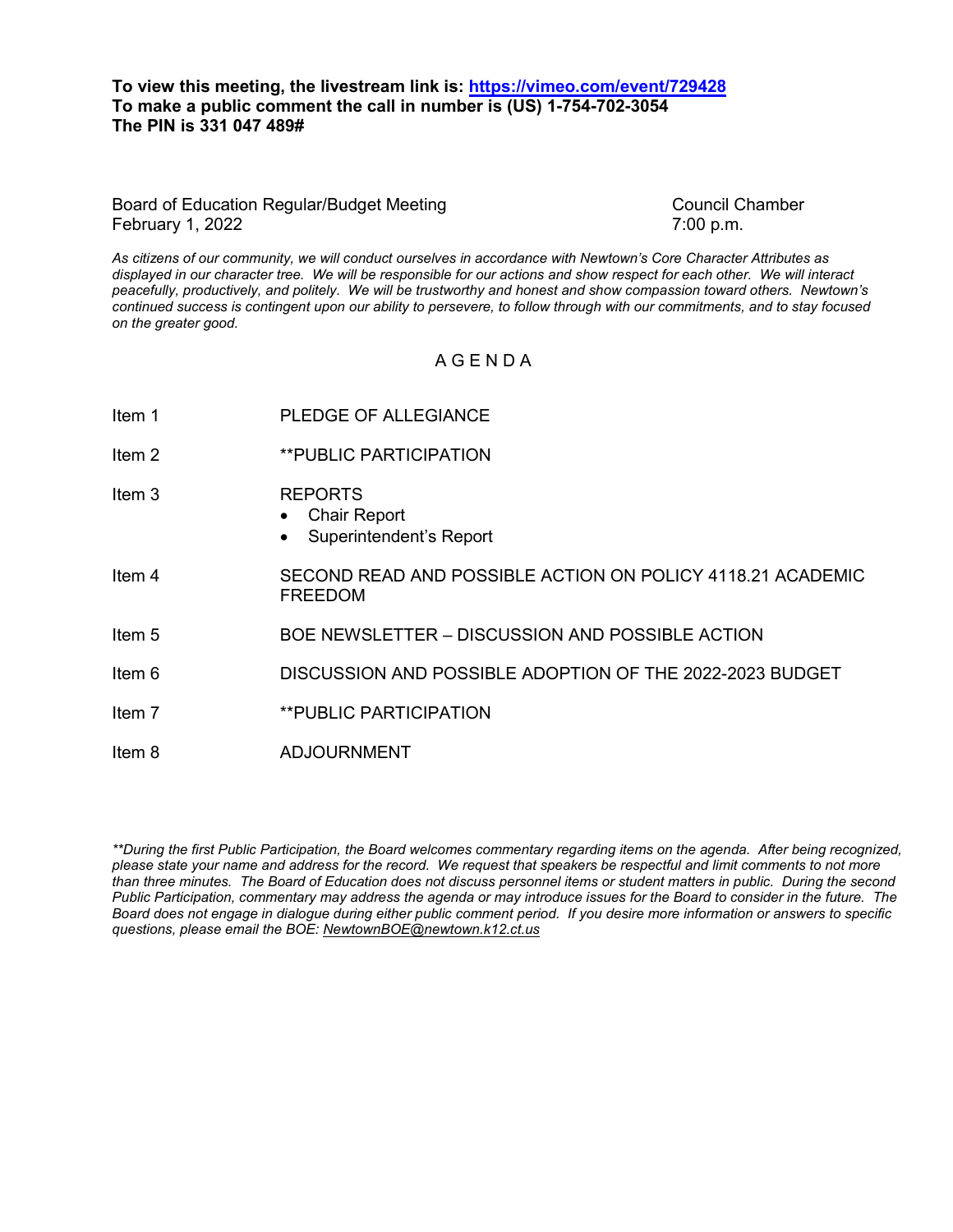| TO:   | Lorrie Rodrigue, Superintendent                                      |
|-------|----------------------------------------------------------------------|
| FROM: | Suzanne D'Eramo, Director of Human Resources                         |
| RE:   | Superintendent's Report - Certified Staffing Update for JANUARY 2022 |
| DATE: | January 28, 2022                                                     |

### **JANUARY 2022**

#### **CERTIFIED RETIREMENTS:**

Karolyn Baumgartner (eff. June 30, 2022)

#### **CERTIFIED RESIGNATIONS:**

Helenann McMahon - MGS SPED (PAL Program - 1 year position)

#### **CERTIFIED NEW HIRES:**

Veronica Egas - NHS Spanish Jenna Skelton - NMS SPED

## **CERTIFIED OPEN POSITIONS:**

MGS SPED (PAL Program - 1 year position)

## **ADDITIONAL DISTRICT HIRING NOTES:**

Here is a recap of all certified/non-certified staff who began working in January: Teachers =  $2$ Building subs/LT subs = 5 Custodians = 2 Paraeducators =  $6$ Clerical =  $1$ 

Of the 16 newly hired employees, 3 indicated a diverse ethnicity or race other than white. This equates to a total of 19% broken down as follows: Hispanic or Latino = 3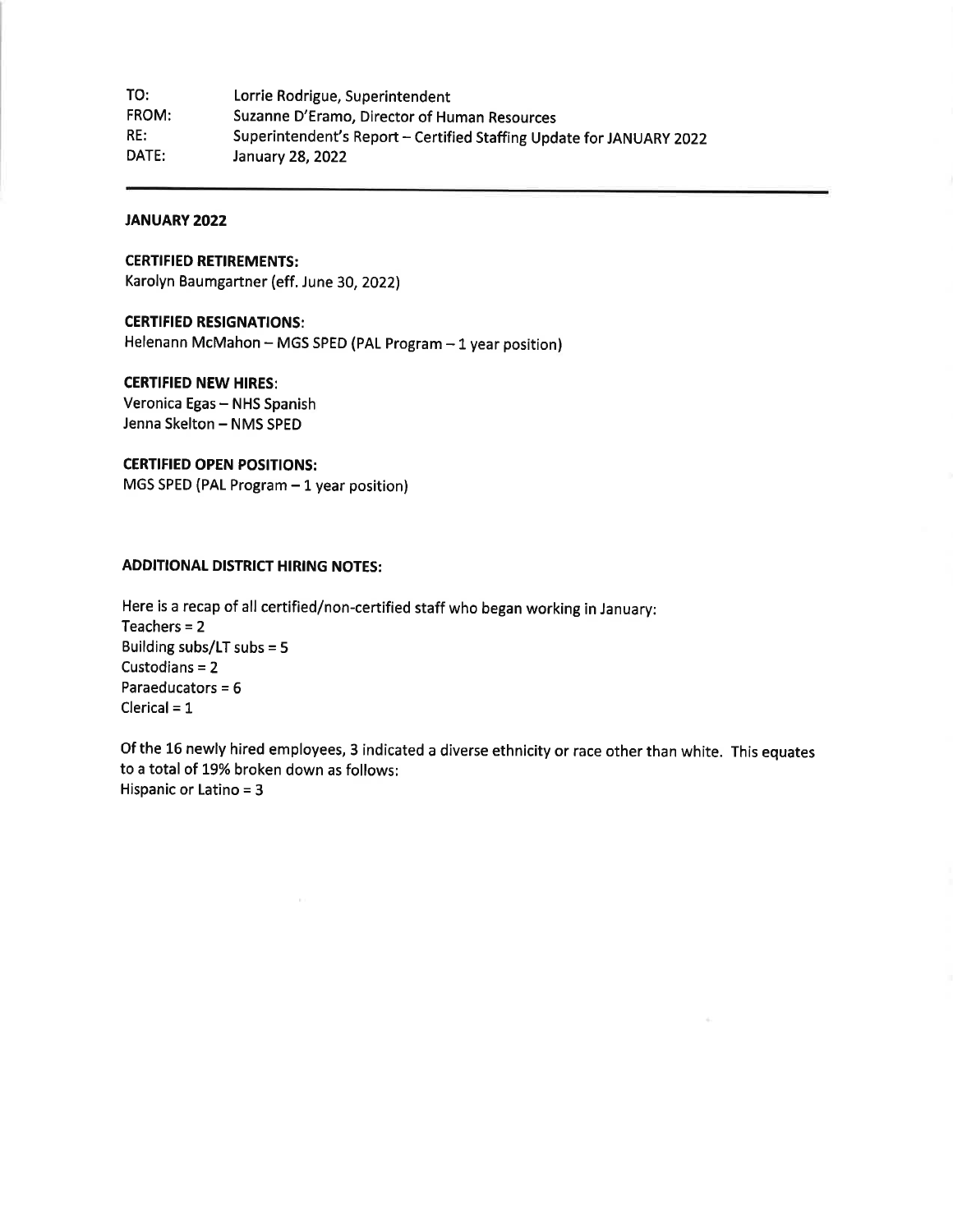# **Personnel – Certified**

## **Academic Freedom and Responsibility**

Academic freedom, the freedom to teach and to learn, is essential to the fulfillment of the purposes of the school system.

Schools should teach students how to think, not what to think. To study an idea is not necessarily to endorse an idea. Public school classrooms are forums for inquiry, not arenas for the promulgationof particular viewpoints.

Since teaching and learning are among the missions of our public schools, the STATE BOARD OF **EDUCATION** Newtown Board of Education affirms the distinction between teaching and indoctrination. Schools should teach students how to think, not what to think. To study an idea is not necessarily to endorse an idea. Public school classrooms are forums for inquiry, not arenas for the promulgation of particular viewpoints. While communities have the right to exercise supervision over their own public school practices and programs, their participation in the educational life of their schools should respect the constitutional and intellectual rights guaranteed school personnel and students by American law and tradition.

The Board will make every effort to maintain an atmosphere of academic freedom within the schools that are without partisan, embrace diversity of thought, foster equity in perspectives and inclusion of ideas.

| Legal Reference: | <b>Connecticut General Statutes</b>                                                   |
|------------------|---------------------------------------------------------------------------------------|
|                  | 53a-193 through 53a-200                                                               |
|                  | <i>Keyishian v. Board of Regents, 395 U.S. 589, 603 (1967)</i>                        |
|                  | Perry v. Sindermann, 408 U.S. 593 (1972)                                              |
|                  | Pickering v. Board of Education, 391 U.S. 563 (1968)                                  |
|                  | Sterzing v. Fort Bend Independent School District, 376F. Supp. 657 (S.D.<br>Tex 1972) |
|                  | Grayned v. City of Rockford, 408 U.S. 104 (1972)                                      |
|                  | <i>Miller v. California</i> , 413 U.S. 15 (1973)                                      |
|                  | Amendment to U.S. Constitution, Article I                                             |
|                  | Connecticut Constitution, ARTICLE FIRST, Declaration of Rights, Sections<br>4, 5      |
|                  | Academic Freedom Policy (adopted by Connecticut State Board of<br>Education, 9/8/81)  |